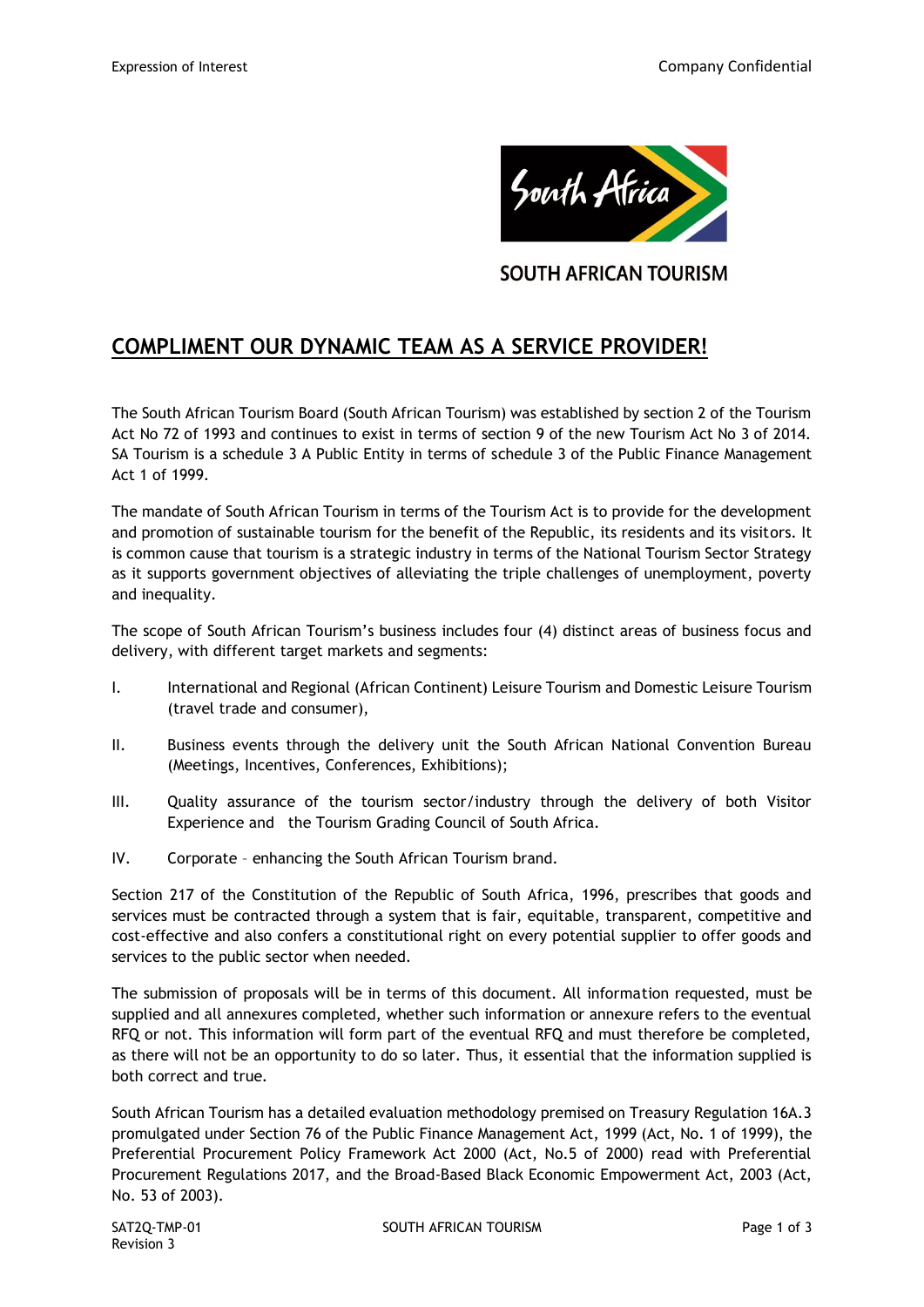Having regard for the aforementioned SA Tourism (SAT) invites reputable and experienced research service providers, with a good track record, to submit proposals that demonstrate their ability and capability to deliver services as required through the request for proposal.

## **BUSINESS CHALLENGE**

The Corona pandemic has affected life as we know It, from the work environment to home life to entertainment and all facets of life. This pandemic has had a great impact on destinations; most travel products and distribution channel were impacted adversely by this pandemic; many have closed their doors or ceased to be viable channel for travel while others minimized their cost or place their business on pause until the travel industry becomes viable again.

Currently the landscape of destination marketing in the tourism industry is in disarray. There are many unknowns with bi-lateral travel agreements, regional travel blocks, countries added and removed from safe lists as the COVID 19 situation changes. Keeping abreast of the shifts in the space has been extremely challenging and medium to long term planning near impossible with the number of moving parts.

There are many unknowns for example is the brick-and-mortar traditional travel agent still relevant to the post-corona travelers? Have there been shifts in booking in an online environment? How do cancellation policies affect booking in these uncertain times? Where and how do consumer book for domestic, short haul as well as long haul travel?

### **WHAT IS NEEDED?**

South African Tourism requires live data that is accurate, recent and based on the current travel behaviours and intentions. Access to platforms which read into the travel information databases from bookings of air ticket sales, itinerary reservations, hotel and other accommodation supply. This information is needed for South Africa and for the global distribution system in South African Tourism key markets. The provider or providers must have access to live retail, online and aggregator information.

This information is required from consumer and business travel including MICE. We need to understand the travel audiences in:

South Africa (Domestic),

Zimbabwe, Mozambique, Lesotho, Eswatini, Botswana, Namibia, Zambia, Malawi, Nigeria, Kenya,

China (incl Kong Kong), Japan, India, Australia,

UK, France, Spain, Italy, Germany, Netherlands, Russia,

USA, Canada, Brazil

A key consideration is that the travel distribution channel has broadened beyond the traditional travel trade as defined narrowly as Tour Operators, Travel Agents (online and offline), Online Travel Aggregators. We would like to include in the scope all non-traditional travel providers such as online platforms, consumer rewards programs from banking, retail and all other sectors. An example is how Amazon, Facebook Travel, Google Travel, AirBnB have created innovative disruption to how travel is acquired in various markets across the world. In addition, with these disruptions caused by the global pandemic many tourism properties, activities, attractions and providers have built direct to customer approaches and the responding solution would need to also take this into consideration.

SAT2Q-TMP-01 SOUTH AFRICAN TOURISM SAT2Q-TMP-01 Page 2 of 3 Revision 3 Addressing growth will also need to discriminate between what is currently available and what are the emerging opportunities, audiences and technologies. To this end a deep and wide analysis of trends will be required to broaden the perspective on what lies on the horizon for travel.